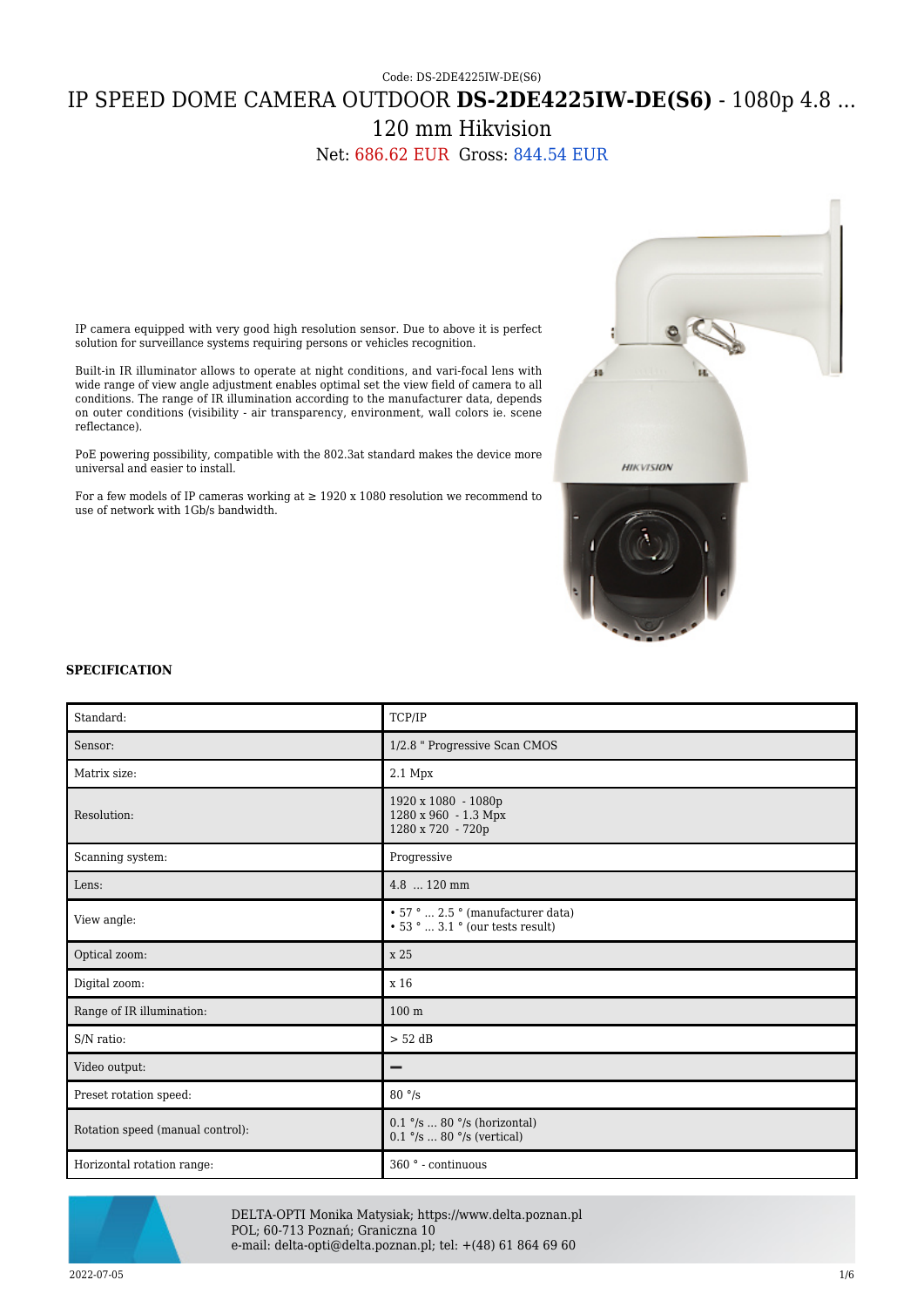| Vertical rotation range:       | $-15$ °  90 °                                                                                                                                                                                                                                                                                                                                                                                                                                                                                                                                                                                                                                                                                                                                                                                                                                                                                                                                                                                                                                                                                                                                         |
|--------------------------------|-------------------------------------------------------------------------------------------------------------------------------------------------------------------------------------------------------------------------------------------------------------------------------------------------------------------------------------------------------------------------------------------------------------------------------------------------------------------------------------------------------------------------------------------------------------------------------------------------------------------------------------------------------------------------------------------------------------------------------------------------------------------------------------------------------------------------------------------------------------------------------------------------------------------------------------------------------------------------------------------------------------------------------------------------------------------------------------------------------------------------------------------------------|
| RS-485 interface:              |                                                                                                                                                                                                                                                                                                                                                                                                                                                                                                                                                                                                                                                                                                                                                                                                                                                                                                                                                                                                                                                                                                                                                       |
| Number of presets:             | 300                                                                                                                                                                                                                                                                                                                                                                                                                                                                                                                                                                                                                                                                                                                                                                                                                                                                                                                                                                                                                                                                                                                                                   |
| Horizontal scan:               | ✓                                                                                                                                                                                                                                                                                                                                                                                                                                                                                                                                                                                                                                                                                                                                                                                                                                                                                                                                                                                                                                                                                                                                                     |
| Route settings:                | 8                                                                                                                                                                                                                                                                                                                                                                                                                                                                                                                                                                                                                                                                                                                                                                                                                                                                                                                                                                                                                                                                                                                                                     |
| Image compression method:      | $H.265+$ / H.265 / H.264 + / H.264 / MJPEG                                                                                                                                                                                                                                                                                                                                                                                                                                                                                                                                                                                                                                                                                                                                                                                                                                                                                                                                                                                                                                                                                                            |
| Bitrate:                       | 32  16384 kbps                                                                                                                                                                                                                                                                                                                                                                                                                                                                                                                                                                                                                                                                                                                                                                                                                                                                                                                                                                                                                                                                                                                                        |
| Alarm inputs / outputs:        | 1/1                                                                                                                                                                                                                                                                                                                                                                                                                                                                                                                                                                                                                                                                                                                                                                                                                                                                                                                                                                                                                                                                                                                                                   |
| Audio:                         | • External microphone input<br>· Audio output<br>· Audio detection<br>• Noise reduction                                                                                                                                                                                                                                                                                                                                                                                                                                                                                                                                                                                                                                                                                                                                                                                                                                                                                                                                                                                                                                                               |
| Main stream frame rate:        | $125$ fps - 1080p                                                                                                                                                                                                                                                                                                                                                                                                                                                                                                                                                                                                                                                                                                                                                                                                                                                                                                                                                                                                                                                                                                                                     |
| Network interface:             | 10/100 Base-TX (RJ-45)                                                                                                                                                                                                                                                                                                                                                                                                                                                                                                                                                                                                                                                                                                                                                                                                                                                                                                                                                                                                                                                                                                                                |
| Network protocols:             | IPv4/IPv6, HTTP, HTTPS, IEEE 802.1x, QoS, FTP, SMTP, UPnP, SNMP, DNS, DDNS,<br>NTP, RTSP, RTCP, RTP, TCP/IP, UDP, IGMP, ICMP, DHCP, PPPoE, Bonjour, ISUP                                                                                                                                                                                                                                                                                                                                                                                                                                                                                                                                                                                                                                                                                                                                                                                                                                                                                                                                                                                              |
| <b>WEB</b> Server:             | Built-in, NVR compliance                                                                                                                                                                                                                                                                                                                                                                                                                                                                                                                                                                                                                                                                                                                                                                                                                                                                                                                                                                                                                                                                                                                              |
| Max. number of on-line users:  | 20                                                                                                                                                                                                                                                                                                                                                                                                                                                                                                                                                                                                                                                                                                                                                                                                                                                                                                                                                                                                                                                                                                                                                    |
| ONVIF:                         | 18.12                                                                                                                                                                                                                                                                                                                                                                                                                                                                                                                                                                                                                                                                                                                                                                                                                                                                                                                                                                                                                                                                                                                                                 |
| Memory card slot:              | Micro SD memory cards up to 256GB support (possible local recording)                                                                                                                                                                                                                                                                                                                                                                                                                                                                                                                                                                                                                                                                                                                                                                                                                                                                                                                                                                                                                                                                                  |
| Mobile phones support:         | Port no.: 8000 or access by a cloud (P2P)<br>• Android: Free application Hik-Connect<br>• iOS: Free application Hik-Connect                                                                                                                                                                                                                                                                                                                                                                                                                                                                                                                                                                                                                                                                                                                                                                                                                                                                                                                                                                                                                           |
| Default admin user / password: | admin / -<br>The administrator password should be set at the first start                                                                                                                                                                                                                                                                                                                                                                                                                                                                                                                                                                                                                                                                                                                                                                                                                                                                                                                                                                                                                                                                              |
| Default IP address:            | 192.168.1.64                                                                                                                                                                                                                                                                                                                                                                                                                                                                                                                                                                                                                                                                                                                                                                                                                                                                                                                                                                                                                                                                                                                                          |
| Web browser access ports:      | 80                                                                                                                                                                                                                                                                                                                                                                                                                                                                                                                                                                                                                                                                                                                                                                                                                                                                                                                                                                                                                                                                                                                                                    |
| PC client access ports:        | Port no.: 8000 or access by a cloud (P2P) - iVMS-4200 application                                                                                                                                                                                                                                                                                                                                                                                                                                                                                                                                                                                                                                                                                                                                                                                                                                                                                                                                                                                                                                                                                     |
| Mobile client access ports:    | 8000                                                                                                                                                                                                                                                                                                                                                                                                                                                                                                                                                                                                                                                                                                                                                                                                                                                                                                                                                                                                                                                                                                                                                  |
| Port ONVIF:                    | 80                                                                                                                                                                                                                                                                                                                                                                                                                                                                                                                                                                                                                                                                                                                                                                                                                                                                                                                                                                                                                                                                                                                                                    |
| RTSP URL:                      | $\bullet$ Main stream :<br>rtsp://user.password@192.168.1.64.554/Streaming/Channels/101/<br>• Sub stream :<br>rtsp://user.password@192.168.1.64.554/Streaming/Channels/102/                                                                                                                                                                                                                                                                                                                                                                                                                                                                                                                                                                                                                                                                                                                                                                                                                                                                                                                                                                           |
| Main features:                 | • WDR - 120 dB - Wide Dynamic Range<br>• 3D-DNR - Digital Noise Reduction<br>• ROI - improve the quality of selected parts of image<br>• F-DNR (Defog) - Reduction of image noise caused by precipitation<br>• BLC/HLC - Back Light / High Light Compensation<br>• Intelligent 3D Positioning System<br>• ICR - Movable InfraRed filter<br>• Configurable Privacy Zones - 24<br>• Motion Detection<br>• Sharpness - sharper image outlines<br>• Configurable: brightness, contrast, saturation<br>• AGC - Automatic Gain Control<br>• Day/Night mode (color/b&w/auto)<br>• WB - White Balance (ATW/AWB/manual/indoor/outdoor)<br>• Parking action - this function enables to locate the camera to specific position<br>automatically if operator doesn't operate the controller for some time<br>• ANR - Automatic Network Replenishment allows to save image to the card when the<br>network connection with DVR is break (network failure) and next synchronize its<br>• Intelligent Image Analysis: crossing the line (tripwire), intrusion,<br>abandoned/missing object, detection of entry into the area / exit from the area, face<br>detection |



DELTA-OPTI Monika Matysiak; https://www.delta.poznan.pl POL; 60-713 Poznań; Graniczna 10 e-mail: delta-opti@delta.poznan.pl; tel: +(48) 61 864 69 60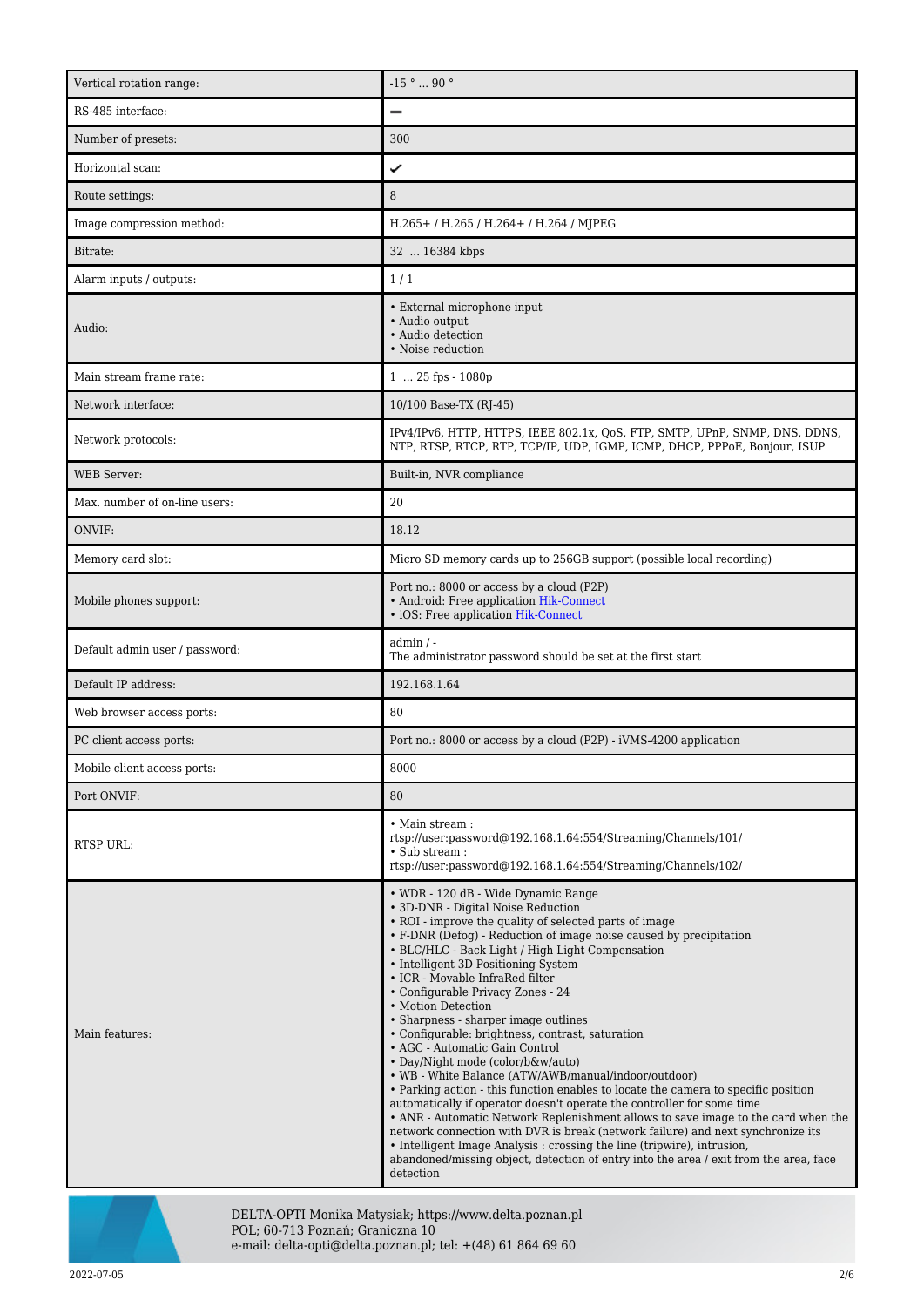| Power supply:          | • PoE (802.3at),<br>• 12 V DC / 2 A (power adapter included)                                                                                                                                                                                                                   |
|------------------------|--------------------------------------------------------------------------------------------------------------------------------------------------------------------------------------------------------------------------------------------------------------------------------|
| Power consumption:     | $\leq$ 18 W                                                                                                                                                                                                                                                                    |
| Housing:               | Speed Dome, Metal + Plastic                                                                                                                                                                                                                                                    |
| Color:                 | White + Black                                                                                                                                                                                                                                                                  |
| Operation temp:        | $-30 °C$ 65 °C                                                                                                                                                                                                                                                                 |
| "Index of Protection": | <b>IP66</b>                                                                                                                                                                                                                                                                    |
| Weight:                | • 2.26 kg (without bracket)<br>• 2.92 kg (with bracket)                                                                                                                                                                                                                        |
| Dimensions:            | $\varnothing$ 165 x 290 mm (without bracket)<br>245 $x 165$ $x 240$ mm (with bracket)                                                                                                                                                                                          |
| Supported languages:   | Polish, English, Bulgarian, Croatian, Czech, Danish, Estonian, Finnish, French, Greek,<br>Spanish, Dutch, Lithuanian, Latvian, German, Norwegian, Portuguese, Russian,<br>Romanian, Serbian, Slovak, Slovenian, Swedish, Turkish, Ukrainian, Hungarian,<br>Vietnamese, Italian |
| Manufacturer / Brand:  | Hikvision                                                                                                                                                                                                                                                                      |
| SAP Code:              | 327000146                                                                                                                                                                                                                                                                      |
| Guarantee:             | 3 years                                                                                                                                                                                                                                                                        |

### **PRESENTATION**

Bottom view:



Internal view of the housing:



DELTA-OPTI Monika Matysiak; https://www.delta.poznan.pl POL; 60-713 Poznań; Graniczna 10 e-mail: delta-opti@delta.poznan.pl; tel: +(48) 61 864 69 60

 $2022$ -07-05  $3/6$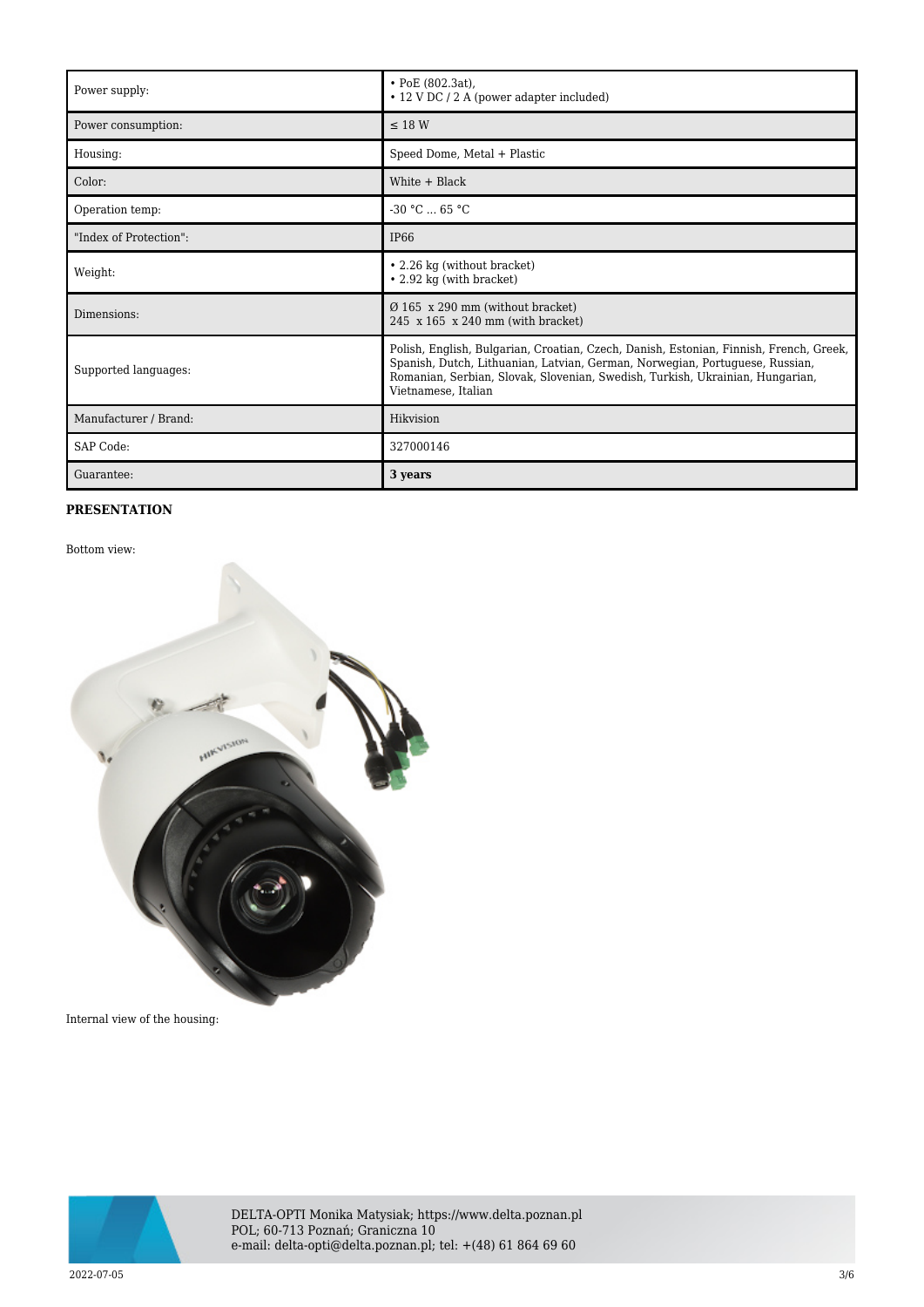

Micro SD card slot is located inside the camera:



Camera connectors:



DELTA-OPTI Monika Matysiak; https://www.delta.poznan.pl POL; 60-713 Poznań; Graniczna 10 e-mail: delta-opti@delta.poznan.pl; tel: +(48) 61 864 69 60

 $2022$ -07-05  $4/6$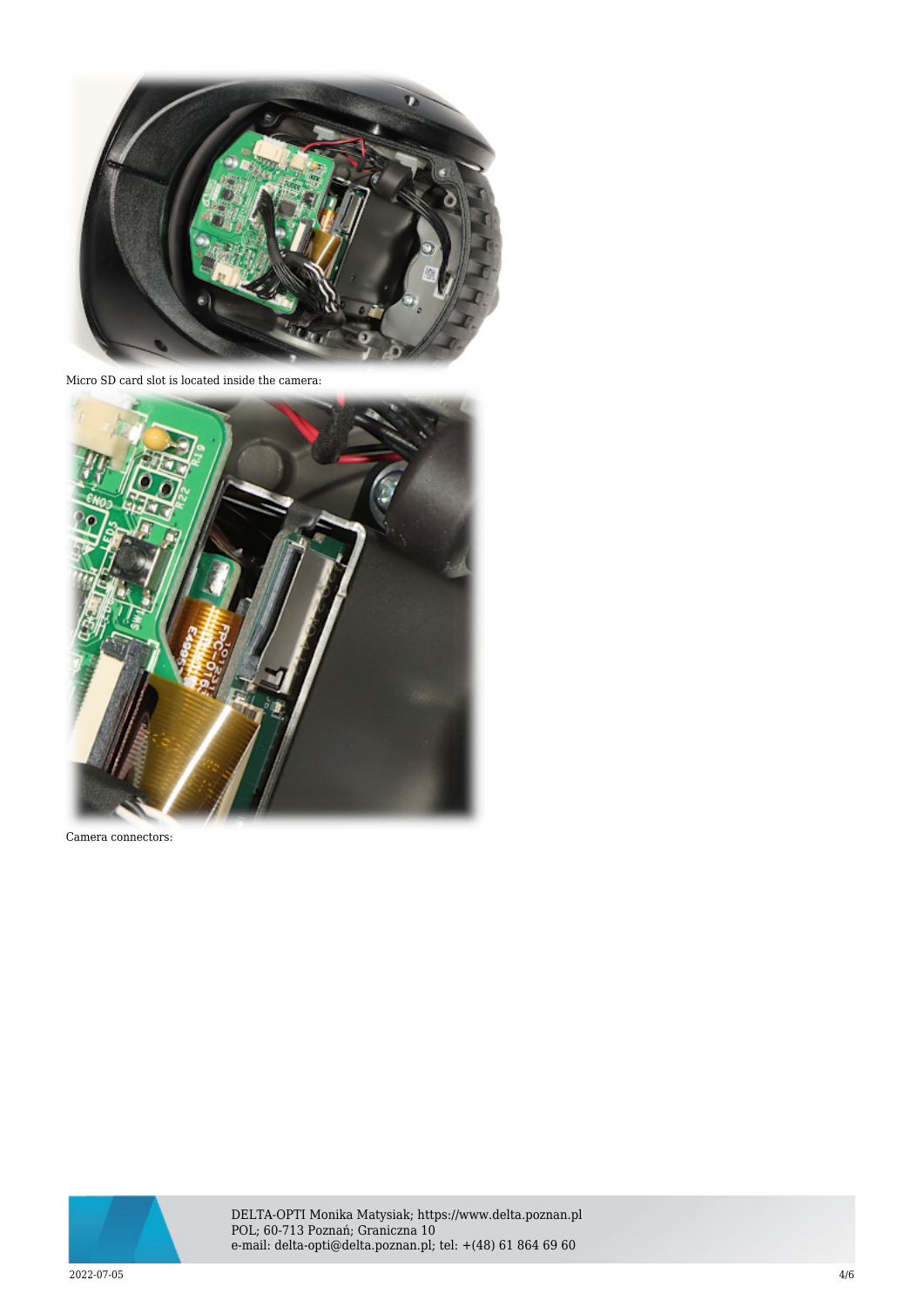

#### Bracket dimensions:





In the kit:



## **OUR TESTS**

Camera image at artificial illumination (about 30Lux):





DELTA-OPTI Monika Matysiak; https://www.delta.poznan.pl POL; 60-713 Poznań; Graniczna 10 e-mail: delta-opti@delta.poznan.pl; tel: +(48) 61 864 69 60